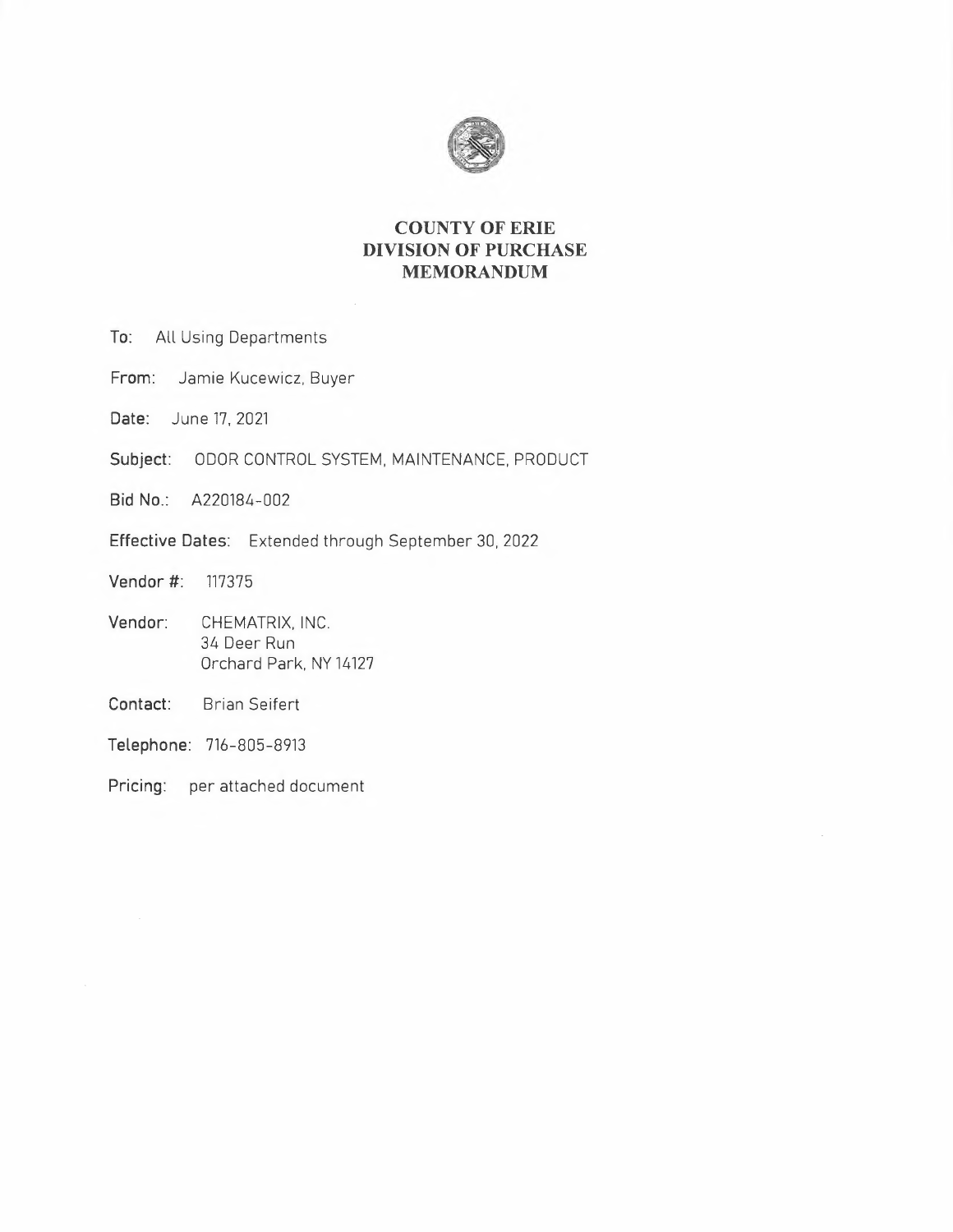

## COUNTY OF ERIE **MARK C. POLONCARZ**  COUNTY EXECUTIVE

**DIVISION OF PURCHASE**  VALLIE **M.** FERRARACCIO **DIRECTOR** 

June 8, 2021

Chematrix, LLC 34 Deer Run Orchard Park, NY 14127 Attn: Brian Seifert

**Re: Bid #A220184-002 - "Odor Control System Maintenance & Product"** 

Dear Mr. Seifert:

The County of Erie wishes to extend this agreement for an additional year, through September 30, 2022, under the same prices, terms and conditions as the original agreement.

Extension is provided for per paragraph 26, Page 5 of 6 of the "Instructions to Bidders". This offer is for your immediate consideration and acceptance. Please indicate below whether you agree to extend or do not wish to extend. Please respond **within seven days upon receipt of this request.** 

After approval and execution by the County, a fully signed copy will be returned to you for your files.

Yes, I agree to extend  $\frac{1}{2}$  **No, I do not wish to extend** No. 1 agree to extend<br>Company Name: **Alexandre Company Name:** Representative (Please print):  $\frac{\mathcal{S}(\hat{r}, \hat{\theta}) - \mathcal{S}(\hat{r}, \hat{\theta})}{\text{Title}}$  *[itle: LUMP*<br>Signature: 2000 ate: *[i]* Sincerely,  $\frac{Cner(\text{Please print})}{\text{Priesseprint}}$ James D. Kucewicz EXERCISE SPIEL SURVEY ON A SEVENTION SOFTING SEVENTION SEVENTION SEVENTION SEVENTION SEVENTION SEVENTION SEVENTION SEVENTION SEVENTION SEX POSITION SEVENTION SEVENTION SEVENTION SERVICE Buyer  $\frac{1}{1}$ allie M. Ferraraccio Director of Purchase *Director of Purchase*<br>*b* // 6 / 202/<br>*A* // DATE DATE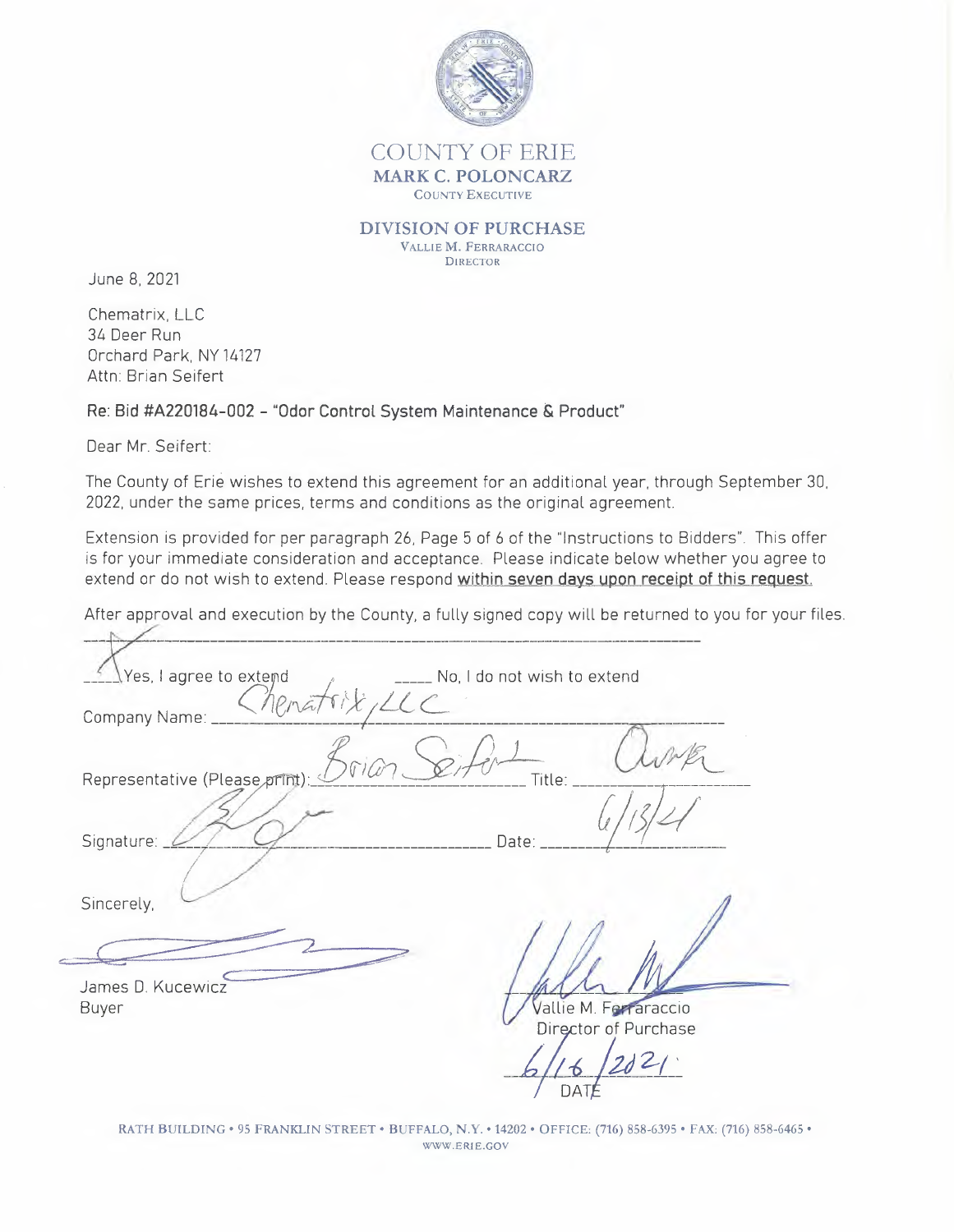

## **COUNTY OF ERIE MARK C. POLONCARZ COUNTY EXECUTIVE DIVISION OF PURCHASE INVITATION TO BID**

Bids, as stated below, will be received and publicly opened by the Division of Purchase in accordance with the attached specifications. FAX bids are unacceptable. Bids must be submitted in a sealed envelope to:

> County of Erie **Division of Purchase** Attention: JAMES KUCEWICZ, BUYER (716) 858-6336 95 Franklin Street, Room 1254 Buffalo, New York 14202-3967

NOTE: Lower left-hand corner of envelope MUST indicate the following:

BID NUMBER: A220184-002

OPENING DATE: SEPTEMBER 17, 2020 TIME: 11:00 AM

FOR: ODOR CONTROL SYSTEM MAINTENANCE & PRODUCT

Chematin, LLC 34 Deep Rue Orchard Park MY

NAME OF BIDDER:

If you are submitting other Invitations to Bid, each bid must be enclosed in a separate envelope.

Following EXHIBITS are attached to and made a part of the bid specifications, and part of any agreement entered into pursuant to this Invitation to Bid:

- **EXHIBIT "A"** Assignment of Public Contracts X  $X$  EXHIBIT "B" - Purchases by Other Local Governments or Special Districts X EXHIBIT "C" - Construction/Reconstruction Contracts EXHIBIT "D" - Bid Bond (Formal Bid) N/A EXHIBIT "E" - Bid Bond (Informal Bid)  $\times$ **EXHIBIT "EP"** - Equal Pay Certification **EXHIBIT "F"** - Standard Agreement  $X$ **EXHIBIT "G"** - Non-Collusive Bidding Certification X EXHIBIT "H" - MBE/ WBE Commitment X EXHIBIT "IC" - Insurance CLASSIFICATION "A" **EXHIBIT "P" & EXHIBIT "PBI" - Performance Bond** EXHIBIT "PW" - NYS Prevailing Wage<br>EXHIBIT "Q" - Confined Space Program Certification
- X EXHIBIT "V" Vendor Federal Compliance Certification

(Rev. 1/00)

ERIE COUNTY OFFICE BUILDING, 95 FRANKLIN STREET, BUFFALO, NEW YORK 14202 (716) 858-6336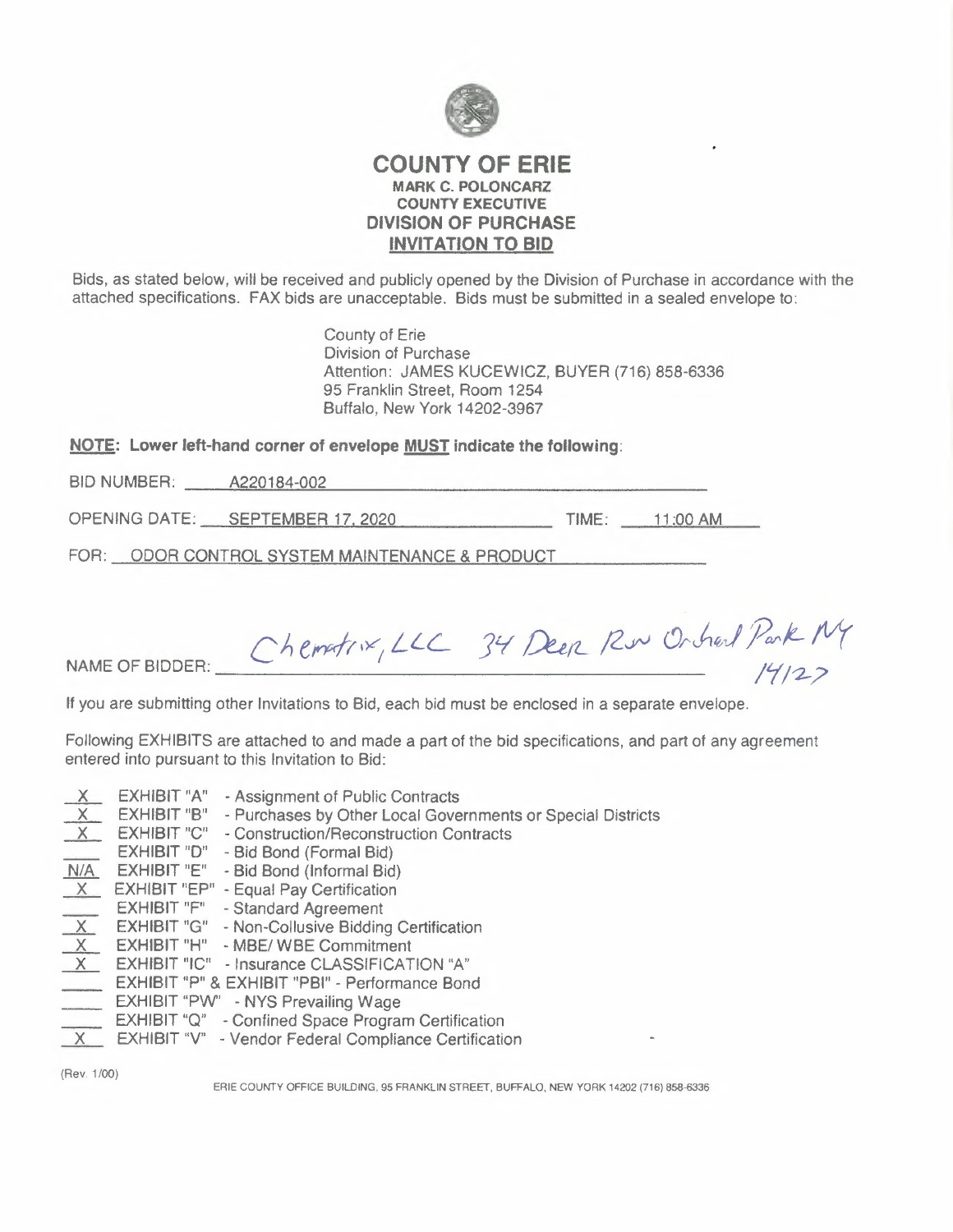# **County of Erie DIVISION OF PURCHASE NON-COLLUSIVE BIDDING CERTIFICATION**

By submission of this bid, each bidder and each person signing on behalf of any bidder certifies, and in the case of a joint bid each party thereto certifies as to its own organization, under penalty of perjury, that to the best of his knowledge and belief:

(1) the prices in this bid have been arrived at independently without collusion, consultation, communication, or agreement, for the purpose of restricting competition, as to any matter relating to such prices with any other bidder or any competitor;

(2) unless otherwise required by law, the prices which have been quoted in this bid have not been knowingly disclosed by the bidder and will not knowingly be disclosed by the bidder prior to opening, directly or indirectly, to any other bidder or to any competitor; and

(3) no attempt has been made or will be made by the bidder to induce any other person, partnership or corporation to submit or not to submit a bid for the purpose of restricting competition.

**NOTICE**  (Penal Law, Section 210.45)

IT IS A CRIME, PUNISHABLE AS A CLASS A MISDEMEANOR UNDER THE LAWS OF THE STATE OF NEW YORK, FOR A PERSON, IN AND BY A WRITTEN INSTRUMENT, TO KNOWINGLY MAKE A FALSE STATEMENT, OR TO MAKE A FALSE STATEMENT, OR TO MAKE A STATEMENT WHICH SUCH PERSON DOES NOT BELIEVE TO BE TRUE.

| <b>BID NOT ACCEPTABLE WITHOUT FOLLOWING CERTIFICATION:</b>                                           |
|------------------------------------------------------------------------------------------------------|
| Affirmed under penalty of perjury this $\frac{147h}{4}$ day of $\frac{\sqrt{20h}}{\sqrt{2}}$ , 20 20 |
| TERMS 30 DELIVERY DATE AT DESTINATION 2 Days after order                                             |
| FIRM NAME Chematrix, LLC                                                                             |
| ADDRESS 37 Deep RUN                                                                                  |
| Orhad Park<br>ZIP                                                                                    |
| AUTHORIZED SIGNATURE                                                                                 |
| TYPED NAME OF AUTHORIZED SIGNATURE $\beta$ rian Seifert                                              |
| TELEPHONE NO. $(7/6)805 - 89/3$<br>TITLE $O$                                                         |
|                                                                                                      |

(Rev.1 /2000)

ERIE COUNTY OFFICE BUILDING, 95 FRANKLIN STREET, BUFFALO, NEW YORK 14202 (716) 858-6395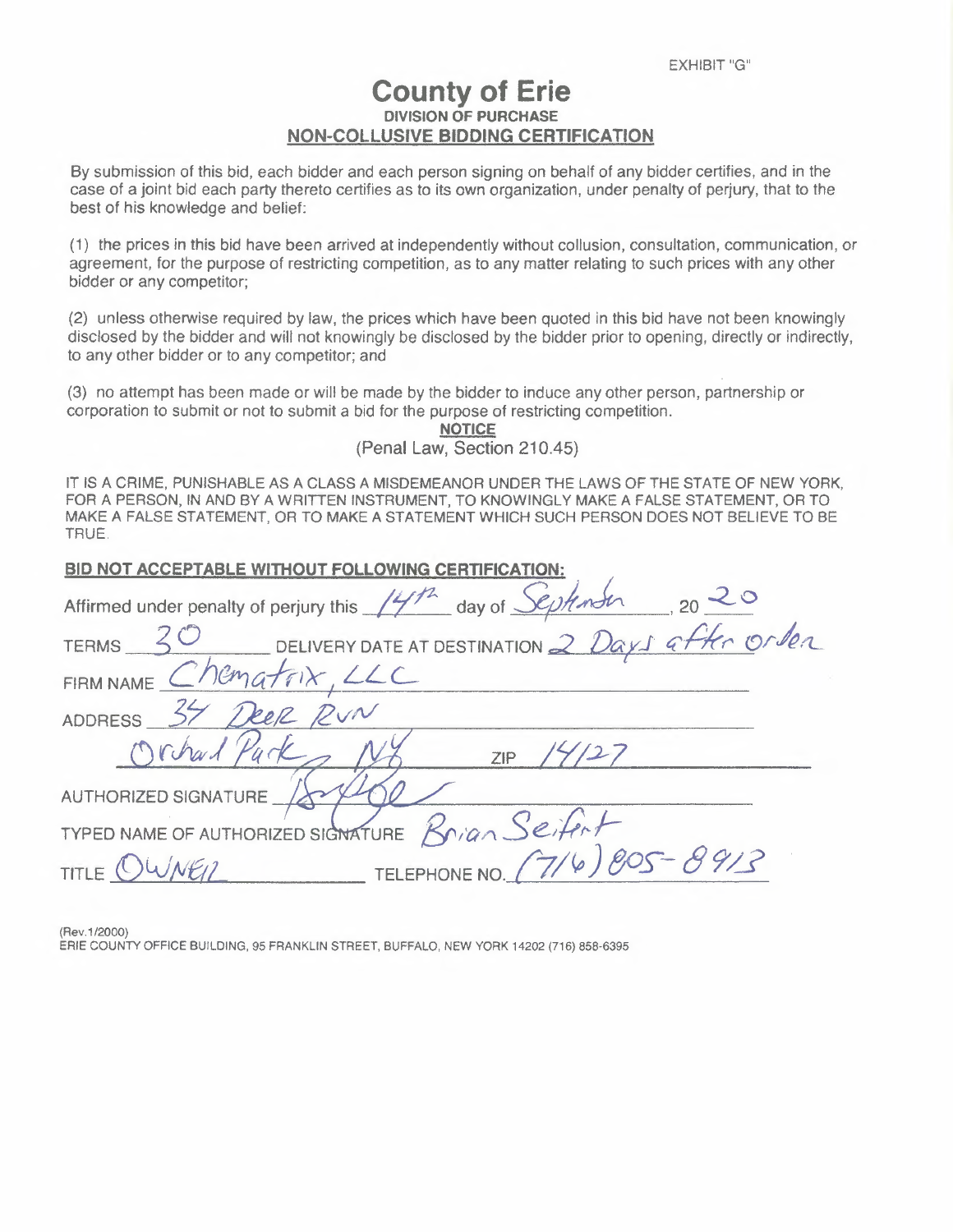# County of Erie **DIVISION OF PURCHASE BID SPECIFICATIONS**

## BID NO A220184-002

Ship to: County of Erie Attention: Address: Ship Via: Cheapest Way

Date Required at Destination: As Required

| <b>ITEM</b><br>NO. | QUAN<br>-TITY | UM | CATALOG NO./DESCRIPTION                                             | <b>UNIT</b><br><b>PRICE</b> | TOTAL<br>PRICE |
|--------------------|---------------|----|---------------------------------------------------------------------|-----------------------------|----------------|
|                    |               |    | Vendor to provide maintenance for odor control systems              |                             |                |
|                    |               |    | and provide odor control product                                    |                             |                |
|                    |               |    | per the attached specifications.                                    |                             |                |
|                    |               |    | <b>Alberta Controller</b>                                           |                             |                |
|                    |               |    | Term of the contract is October 1, 2020 through September 30, 2021. |                             |                |
|                    |               |    |                                                                     |                             |                |
|                    |               |    |                                                                     |                             |                |
|                    |               |    |                                                                     |                             |                |
|                    |               |    |                                                                     |                             |                |
|                    |               |    |                                                                     |                             |                |
|                    |               |    |                                                                     |                             |                |
|                    |               |    |                                                                     |                             |                |
|                    |               |    | $\sim$                                                              |                             |                |
|                    |               |    |                                                                     |                             |                |

**NOTE:** Bid results cannot be given over the phone. All requests for bid results should be submitted in writing or faxed to:

> **ERIE COUNTY DIVISION OF PURCHASE**  Freedom of Information Officer 95 Franklin street, Rm. 1254 Buffalo, NY 14202 FAX#: **716/858-6465**

NAME OF BIDDER Chematrix, LLC I

(Rev. 9/95)

ERIE COUNTY OFFICE BUILDING, 95 FRANKLIN STREET, BUFFALO, NEW YORK 14202 (716) 858-6395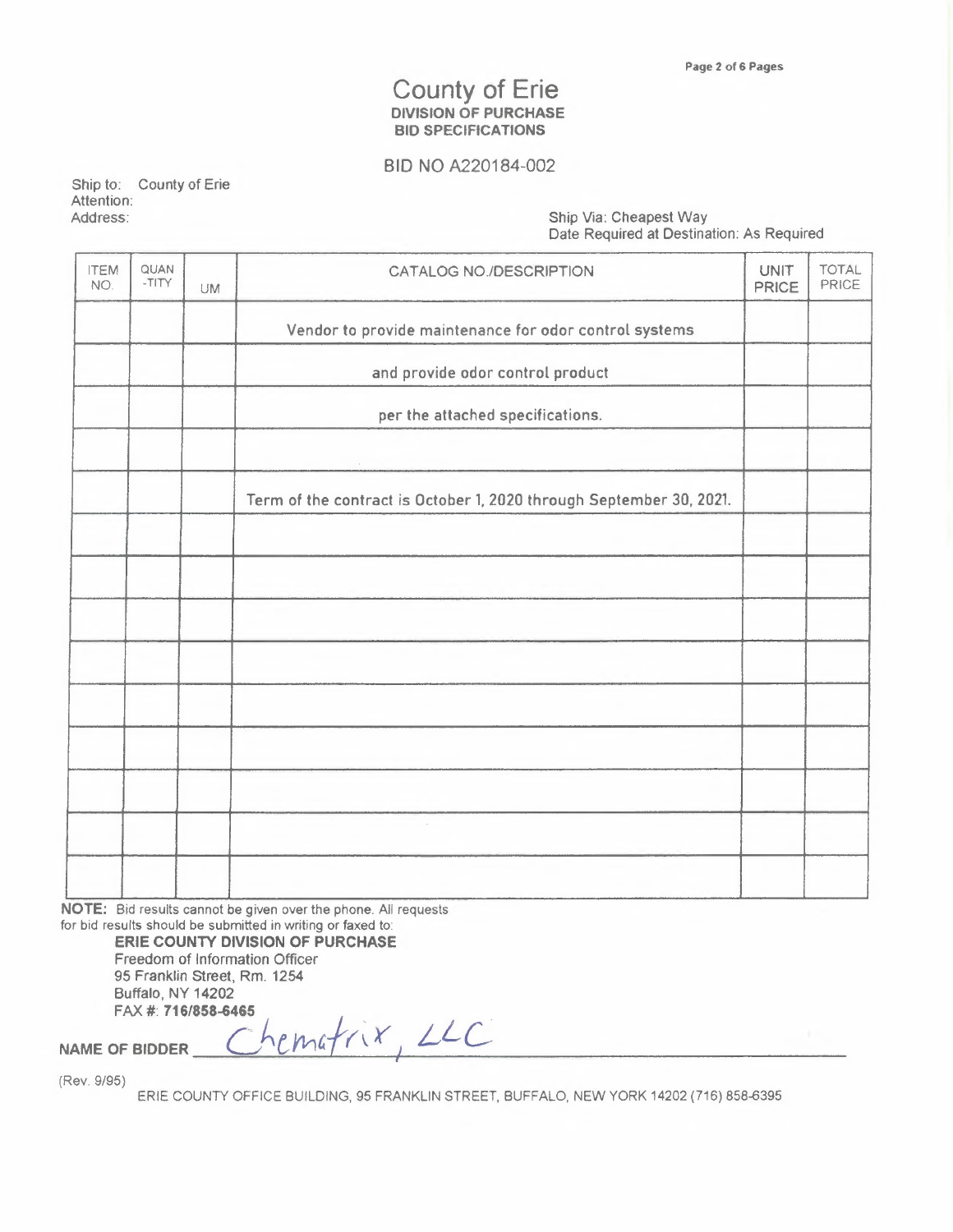#### **SPECIFICATIONS**

#### **Maintenance of Odor Control System**

MUST include monthly oil & filter changes of all high-pressure pumps (more often if required). The cost of oil & filters to be included. Also, the cleaning or clearing of any blocked nozzles or rods on as-needed basis.

Emergency calls are included. Technician must be on site within 2 hours. If **vendor does not meet this requirement during the contract period, they may jeopardize their award.**  If high pressure pump or chemical feed pump cannot be repaired within 2 hours, unit is to be replaced immediately.

A site visit is required prior to bidding at the following locations:

Erie County Sewer District Nos. 3 & 8 S-3690 Lake Shore Road Buffalo, NY 14219 · site contact: Joe Orzechowski (716) 823-8188

Milestrip Pump Station 7115 Milestrip Road Orchard Park, NY 14127 site contact: Ken Brown (716) 823-8188

Erie County Sewer District No. 3 457 North Main Street Holland,NY14080 site contact: Roger Lalli (716) 823-8188

Erie County Sewer District No. 2 8443 Lake Shore Road Angola, NY 14006 site contact: Carl Horne (716) 549-3161

Erie County Sewer District Nos. 1, 4, 5 3789 Walden Avenue Lancaster, NY 14086 site contact: Bill Strzeszynski (716) 684-1234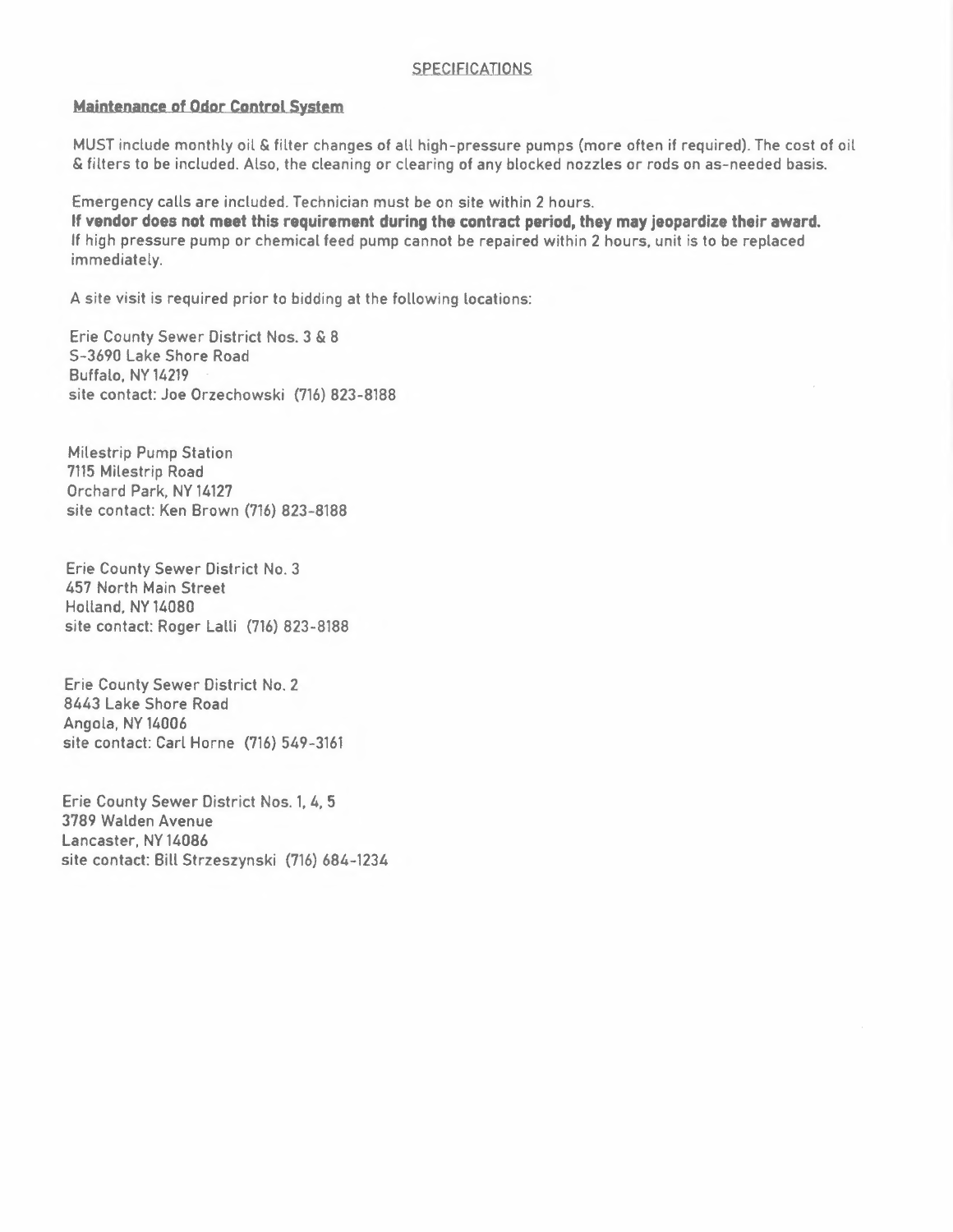## **Odor Control Product**

The odor-neutralizing product shall meet or exceed the following requirements. Documentation that the product meets the specifications must be submitted with the bid package.

- 1. Shall be a food grade, water-based formulation designed to neutralize malodors associated with wastewater treatment, composting. Landfills and leachate, industrial processes, refinery and petrochemical processing, and other related or similar odors.
- 2. All constituents shall be non-hazardous according to Federal Hazard Communication Standard (29CFR 1910-1200).
- 3. Shall function as an atmospheric odor neutralizer and contain no disinfectants or other ingredients designed for contact anti-bacterial activity.
- 4. Shall be documented to reduce malodorous compounds such as hydrogen sulfide and ammonia by 95% and sulfur dioxide, ethyl mercaptan and methyl mercaptan by 97% on contact.
- 5. Will have been demonstrated on site at the Southtowns facility as effective and approved during prescreening trials.
- 6. Shall be compatible in application and performance with the existing dispersion system equipment.
- 7. Shall have non-descript odor and shall not be a masking agent and shall not depend on a heavy scent to cover up.
- 8. Shall produce no odor or scent after application that is detectable at the facility(s) perimeter.
- 9. Shall contain no volatile organic compounds as determined by EPA Methods 8260 and 624.
- 10. Shall be non-toxic according to the following EPA Guideline:

| OPPT Guideline. 870.2400 |
|--------------------------|
| OPPT Guideline. 870.2500 |
| OPPT Guideline. 870.1100 |
| OPPT Guideline. 870.1300 |
| OPPT Guideline. 870.2600 |
| OPPT Guideline. 850.1010 |
| OPPT Guideline. 850.1075 |
| OPPT Guideline. 850,1075 |
| EPA Guideline 797-1300   |
| EPA Guideline 797-1400   |
| EPA Guideline 797-1400   |
|                          |

- 11. Shall have no flashpoint.
- 12. Shall have compound authorized by the USDA.
- 13. Shall not contain any nitrogenous substances.
- 14. Shall contain no more than 0.50% non-toxic, food-grade emulsifiers and/or surfactants.
- 15. Must be able to be safely dispersed into work environment atmosphere.